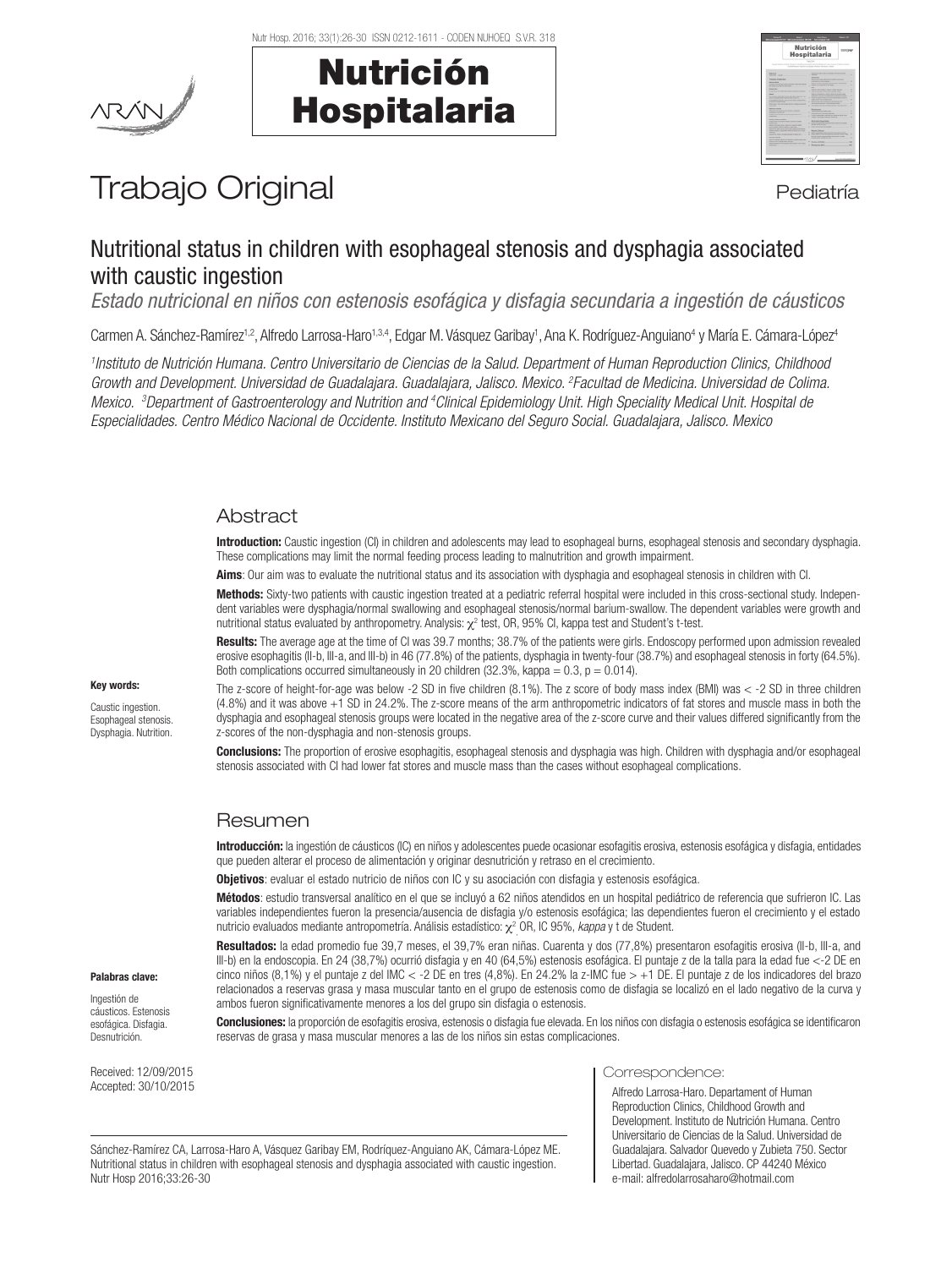# **INTRODUCTION**

Caustic ingestion (CI) is an unfortunate event that children and adolescents may suffer when living in homes with a poor injury prevention culture (1-3). Ingestion of acid or alkali substances frequently leads to upper gastrointestinal tract damage manifested in the short term as esophageal burns and later as esophageal stenosis. It can also result in acquired motility disorders and secondary dysphagia (4-12). These conditions may limit the normal feeding process leading to malnutrition and growth impairment, particularly in developing countries (12-15). Data related to the nutritional status in children with caustic esophageal burns are scarce. Therefore, our aim was to evaluate the nutritional status and its association with dysphagia and esophageal stenosis in children with CI.

# MATERIALS AND METHODS

# PATIENTS

Sixty-two children and adolescents diagnosed with CI that were treated at the Esophagus Clinic of the Unidad Médica de Alta Especialidad Hospital de Pediatría were included in the study. The period running from the time when the CI happened to inclusion in the study was longer than six months in all cases. The average age when the injury occurred was 39.7 months (31.5, DD). Twenty-four cases (38.7%) were girls.

# **PROTOCOL**

In this cross-sectional study the assigned independent variables were: a) dysphagia/normal swallowing; and b) esophageal stenosis/normal barium swallow. The dependent variables were growth and nutritional status evaluated by anthropometrical indicators.

The complete X-ray and endoscopic charts had to be available for all patients included in the study. Children with genetic, chronic, or systemic diseases were not included. Swallowing data were obtained through a direct interview with the patients and their parents or guardians. Dysphagia was defined as difficulty swallowing solid or semi-solid foods that occurred after CI and was evaluated with the "Dysphagia Score" (16).

Data of the mucosal esophageal damage observed through endoscopy upon admission were classified according to Zargar's classification (17). Results were then expressed as a dichotomic variable: normal mucosa/non-erosive and mild erosive esophagitis (Zargar 0, I and II-a) and moderate-to-severe esophagitis (II-b, III-a, and III-b).

A barium swallow was performed 3 weeks after CI. Diagnosis of esophageal stenosis was established in the presence of narrowing of the esophageal lumen and lack of normal esophageal distension during fluoroscopy.

*Anthropometry:* Before the data were collected, the main author and two collaborators performed an anthropometrical standardization trial with 30 children under 6 years of age. Consistency (intra-group individual measurements) and validity (inter-group comparison with a gold standard) were evaluated with Pearson's bivariate correlations; when the correlation coefficient was below 0.85, the anthropometrical technique was reviewed and corrected until the desired  $(> 0.85)$  intra and inter-group correlation coefficients were achieved.

*Weight:* Study subjects were weighted without shoes and minimal clothing, using a movable weight platform-beam scale. Weight was recorded to the nearest 100 grams (18,19).

*Height:* Height was measured and recorded to the nearest 0.1 cm using a standiometer with a movable block. The subjects were measured while standing, without shoes, heels together, back as straight as possible, and arms hanging freely. The head was positioned in the Frankfort horizontal plane and the movable block was brought down until touching the head (18,19).

*Mid arm circumference (MAC):* MAC was calculated with the right arm bent at the elbow at a 90° angle while the upper arm was held parallel to the side of the body. The distance between the acromion and the olecranon was measured with a fiberglass tape and the midpoint between these two spots was marked. The patient's right arm was hanging loosely and relaxed to the side of his or her body. A fiberglass metric tape was positioned at the marked midpoint and the circumference was recorded to the nearest 0.1 cm (19).

*Triceps skinfold (TSF):* The TSF was measured with a Lange skinfold caliper at the previously marked midpoint on the posterior portion of the right upper arm with the arm extended in the same relaxed position held in MAC. The examiner grasped a vertical pinch of skin and subcutaneous fat between the thumb and forefinger about 1 cm above the previously marked midpoint pulling away gently from the underlying muscle. The skinfold caliper was placed at the marked midpoint while keeping the skinfold grasped. Readings were taken in millimeters as soon as the caliper came in contact with the skin and the dial reading stabilized. Babies sat on their mothers' laps and children were measured standing up (19).

*Total, muscle, and arm fat areas:* Arm areas were calculated with MAC and TSF measurements according to the formulas described by Jeliffe, Gurney, and Frisancho (19-21). Results were expressed in square millimeters.

*Body mass index (BMI):* BMI was calculated as weight (kg) divided by height squared  $(m<sup>2</sup>)$ .

*Reference patterns and indicators of nutritional status:* Height-forage, weight-for-height, MAC, TSF, and arm areas-for-age z-scores were calculated with the 2006 WHO and Frisancho reference patterns (19,22). Definitions of thinness, overweight, and obesity were based on the BMI-for-age WHO z-score current criteria (22).

#### **STATISTICS**

Comparison of the quantitative values of the anthropometric indicators according to the presence of dysphagia/normal swallowing and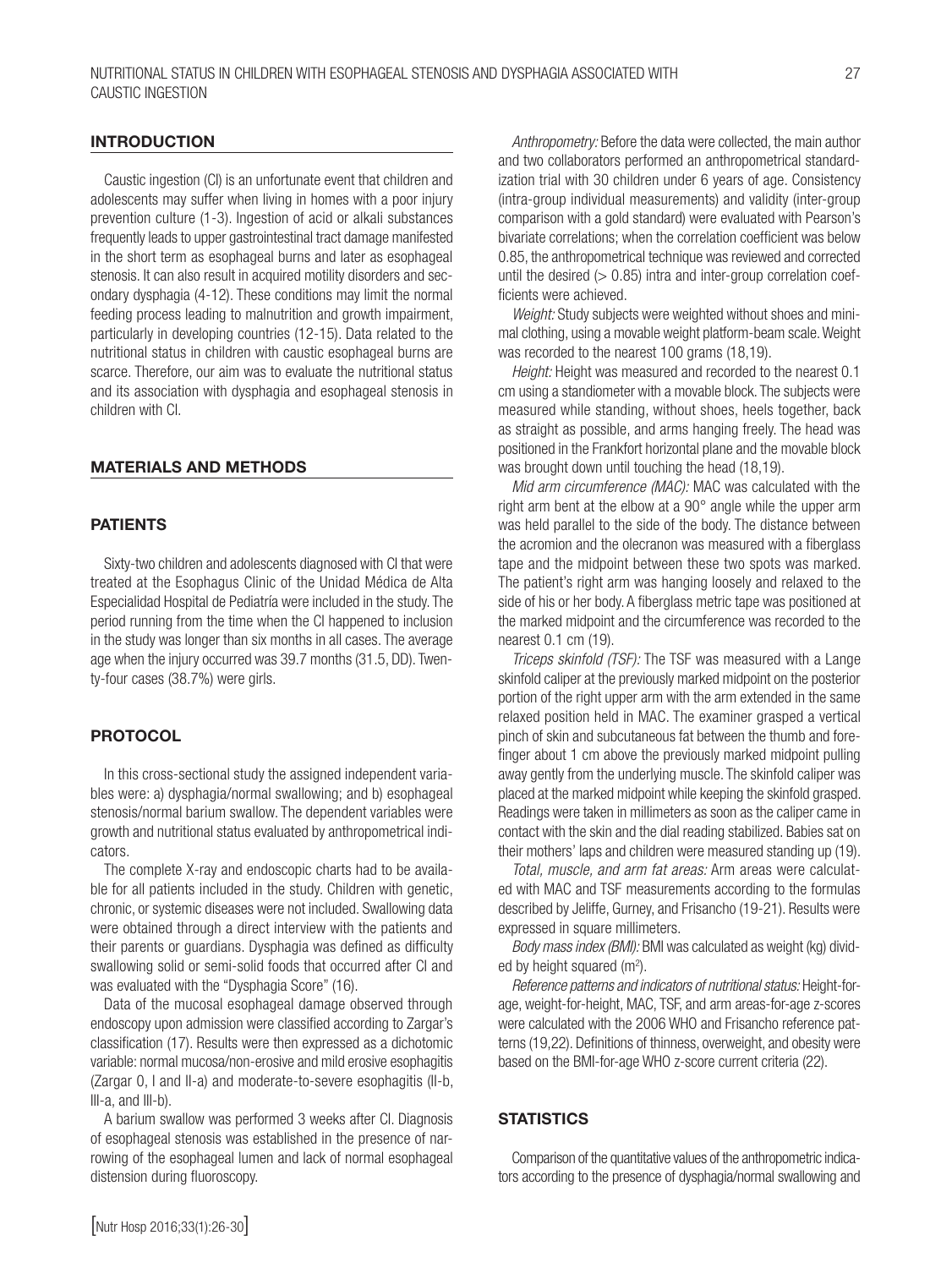stenosis/normal esophagus on the barium swallow was performed with the Student's t-test for independent variables. Comparison of qualitative anthropometric variables according to the presence of dysphagia and stenosis was performed with the chi-square test; risk was estimated with OR and 95% CI. *Kappa* test was used to determine concordance between esophageal stenosis and dysphagia.

# **ETHICS**

Informed consent was obtained from the parents or guardians. The study protocol was approved by the Hospital Research and Ethics Committee (#1302-167).

# RESULTS

# CLINICAL VARIABLES

Endoscopy performed upon admission revealed that four children (6.4%) had normal esophageal mucosa or erythematous esophagitis; twenty-three cases (37.1%) had II-a degree burns; twenty-nine (46.8%) II-b; four (6.5%) III-a; and two cases (3.2%) III-b. No cases of esophageal perforation (Zargar IV) were found. Dysphagia with solid or semi-solid foods occurred two to three weeks after the CI in 24 (38.7%) cases. Barium swallows revealed esophageal stenosis in 40 cases (64.5%). The odds ratio of having dysphagia in the presence of stenosis was 4.5 (1.3-15.7, 95% CI). Esophageal strictures and dysphagia occurred simultaneously in 32.3% of the patients; the concordance determined by the *kappa* test between these two complications was  $0.3$  ( $p = 0.014$ ). Moderate-to-severe erosive esophagitis (II-b, III-a, and III-b) identified within 24 hours from CI was associated with esophageal stenosis  $(p = 0.017)$ , but not with dysphagia  $(p = 0.280)$ . Most of the stenoses were located in the mid esophagus; in four cases (6.5%)

they were located at more than two sites. Sixteen cases (25.8%) underwent esophageal dilatations during the study period.

# ANTHROPOMETRICAL VARIABLES

*Height-for-age:* The z-score of height-for-age was below -2 SD in five children (8.1%). Overall, height-for-age was located in the negative area of the z-score curve in 41 cases (66.1%). The mean z-score in the 40 cases with stenosis was -0.5 SD and it was  $-0.2$  SD in the 22 cases without stenosis ( $p = 0.317$ ). The mean z-score in 24 children with dysphagia was -0.5 SD and was -0.4 SD in 38 patients without this symptom ( $p = 0.777$ ). No statistical difference was observed in height-for-age among children with and without esophageal stenosis and/or dysphagia.

*Body mass index (BMI):* BMI z-score values according to the current WHO criteria are presented in table I. The BMI z-score was below -2 SD (severe thinness) in three children (4.8%). Twenty-one (33.9%) were below the cut-off point of -1 SD (thinness). Overweight plus obesity (z-score above 1 SD) was identified in 30 children (48.4%). The proportion of children with esophageal stenosis and BMI z-score values below -1 SD was higher compared with those without stenosis ( $p = 0.006$ ). The proportion of children with overweight plus obesity was significantly lower in the presence of dysphagia ( $p = 0.033$ ) or stenosis ( $p = 0.038$ ).

*Arm anthropometrics:* The mean z-scores of the arm anthropometric indicators were compared according to the presence or absence of dysphagia or esophageal stenosis (Table II). Arm indicators of the children with both dysphagia and esophageal stenosis were all located in the negative area of the z-score curve. In all cases, z-score values were significantly lower in the children with dysphagia or stenosis when compared with the cases without these complications. Arm muscle area z-scores showed the same trend; the mean difference was significant only in the group with dysphagia ( $p = 0.038$ ), but not in that with stenosis ( $p = 0.074$ ).

Table I. Classification of body mass index (BMI) z-scores in 62 children that suffered caustic ingestion and their distribution in relation to the presence of dysphagia ( $n = 24$ ) or esophageal stenosis (n = 40). Data are reported as frequencies and percentages. Percentages correspond to the overall subgroups of dysphagia or stenosis. Statistical tests: chi-square test

| <b>BMI z-score</b> |     |       | <b>Dysphagia</b> |        | <b>Esophageal stenosis</b> |         |    |        |  |
|--------------------|-----|-------|------------------|--------|----------------------------|---------|----|--------|--|
|                    | Yes |       | No               |        | Yes                        |         | No |        |  |
|                    | n   | (%)   | n                | (%)    | $\eta$                     | $(\% )$ | n  | (%)    |  |
| $-1$ to 1 SD       | 18  | (29)  | 18               | (29)   | 25                         | (40.3)  | 11 | (17.1) |  |
| $>1$ SD            |     | (3.2) | 13               | (21)   | 5                          | (8.1)   | 10 | (16.2) |  |
| $< -1$ SD          | 4   | (6.5) |                  | (11.3) | 10                         | (16.2)  |    | (1.6)  |  |

*Dysphagia: BMI -1 to 1 SD* versus *< -1 SD p = 0.839. BMI -1 to 1 SD* versus *> 1 SD p = 0.033; Esophageal stenosis: BMI -1 to 1 SD* versus *< -1 SD p = 0.244. BMI -1 to 1 SD* versus *> 1 SD p = 0.038.*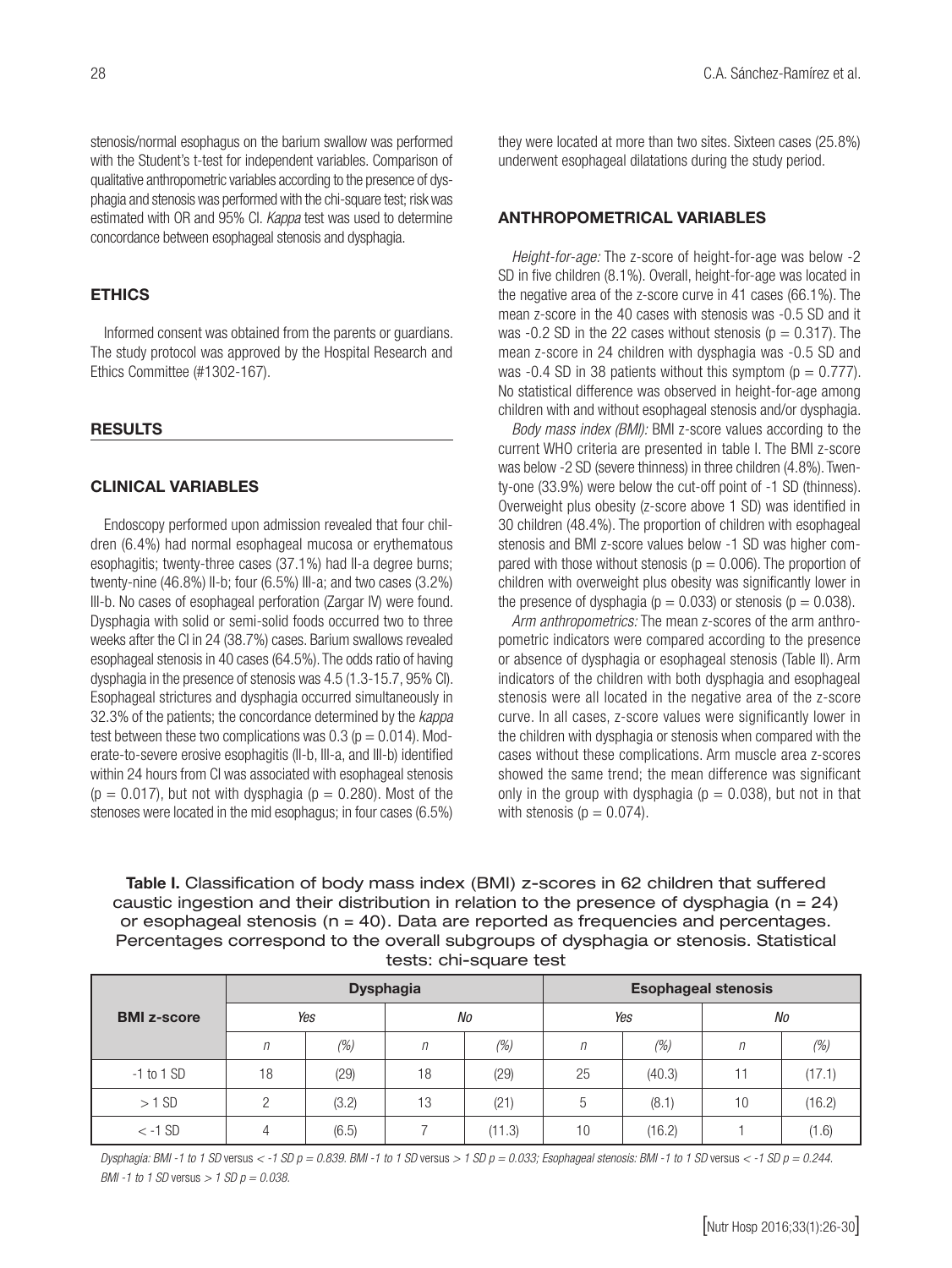Table II. Arm anthropometrical indicators performed in 62 children that suffered caustic ingestion. The cases of children with dysphagia ( $n = 24$ ) or stenosis ( $n = 40$ ) were compared with children without these complications. Data are reported as z-score means and SD. Statistical test: Student's t

| Arm                   | <b>Dysphagia</b> |       |         |       |       |        | <b>Esophageal stenosis</b> |        |        |       |
|-----------------------|------------------|-------|---------|-------|-------|--------|----------------------------|--------|--------|-------|
| anthropometrical      | Yes<br>No        |       |         | Yes   |       | No     |                            |        |        |       |
| <b>indicators</b>     | Mean             | (SD)  | Mean    | (SD)  | р     | Mean   | (SD)                       | Mean   | (SD)   | р     |
| Mid arm circumference | $-1.04$          | (0.9) | $-0.2$  | (1.4) | 0.006 | $-0.9$ | (1.1)                      | 0.1    | (1.4)  | 0.010 |
| Triceps skinfold      | $-0.3$           | (0.8) | 0.3     | (1.2) | 0.035 | $-0.3$ | (0.9)                      | 0.7    | (1.3)  | 0.003 |
| Total arm area        | $-0.8$           | (0.9) | $-0.03$ | (1.3) | 0.007 | $-0.7$ | (1.05)                     | 0.2    | (1.4)  | 0.006 |
| Arm fat area          | $-0.4$           | (0.8) | 0.3     | (1.3) | 0.016 | $-0.3$ | (1.7)                      | 0.7    | (0.13) | 0.002 |
| Arm muscle area       | $-1.1$           | (0.8) | $-0.6$  | (1.1) | 0.038 | $-0.9$ | (0.9)                      | $-0.5$ | (1.1)  | 0.074 |

*SD: Standard deviation.*

# **DISCUSSION**

The clinical impact of a single event of CI is underlined in the current study: more than one-half of the children presented esophageal stenosis and one-third complained of daily dysphagia. The diagnosis of erosive esophagitis in more than 50% of the children in the 24-hour post-injury admission endoscopy highlights the severity of the initial esophageal damage.

The observation that one-half of the patients with stenosis did not complain of dysphagia and that some patients with dysphagia had no esophageal stenosis points to the underlying complexity of the functional and anatomical esophageal damage induced by the chemical agent, as well as to the individual variation in visceral sensitivity. Given the severity of the esophageal damage that usually occurs in children with CI, it is surprising that there is very little published information regarding their nutritional status. In France, Ganga-Zandzou et al. found that the nutritional status in 34 children with esophageal stenosis was not affected, whereas in Egypt, Hamza et al. recorded 15% malnutrition (7,8).

The comparison of body composition with anthropometrical indicators of children with dysphagia and/or esophageal stenosis with those cases without these disorders showed interesting results. In most cases, children with dysphagia or esophageal stenosis were located in a negative position in the z-score curve area and their values were significantly lower than their counterparts without dysphagia and/or stenosis. This was particularly true for the arm indicators of fat stores, such as TSF, arm fat area, and BMI. These findings may be interpreted as loss of fat stores and may be considered as impaired nutritional status (23). The arm muscle area showed significant differences in the same direction as the fat stores, but this was observed only in the children with dysphagia. The clinical significance of these findings should be weighed within the framework of a symptom (dysphagia) and an anatomical abnormality (stenosis), which may have a chronic outcome and in many cases will not be entirely resolved. If the changes in body composition persist for years, they could possibly

result in a more severe impairment in fat stores, muscle mass and eventually in linear growth.

In the current series we found a low proportion of height-for-age below -2 SD, which is comparable to its prevalence in the 2012 National Health and Nutritional Survey performed in Mexico (24), and it may reflect a population prevalence rather than an effect of the CI. However, in most cases, anthropometric indicators related to fat stores and muscle mass of children with dysphagia or stenosis were significantly lower than those of the children without these complications. Unfortunately, we could not compare these results with the 2012 National Health and Nutritional Survey performed in Mexico to determine whether the nutrition rates found in the population with stenosis or dysphagia due to CI represented a population subset or a true diseased population, since the survey did not include arm anthropometry in the population studied.

Moderate or severe secondary malnutrition is frequently associated with gastrointestinal diseases affecting the liver, the pancreas and the small intestine, all of which share impaired digestion and absorption mechanisms. In contrast, the main function of the esophagus is to transport the food contents from the mouth to the stomach, without any digestive or absorptive functions (25), which may account for the low frequency of malnutrition found in our series. However, besides the anatomical evidence of esophageal narrowing, children may have esophageal dysmotility. Esophageal manometry has revealed hypoperistalsis, with normal upper and lower esophageal sphincter, in children with CI (26,27). Rana et al. showed that patients with corrosive injury have prolonged orocecal transit time using the lactulose hydrogen breath test method, even in the absence of any gastric symptoms. Transit time was maximally prolonged in patients with lower third esophageal scars (6). Gastric emptying time assessed by radionuclide scintigraphy after a CI event was significantly prolonged in patients with esophageal stenosis, even in the absence of gastric symptoms (28). Another study reported that esophageal transit time, assessed by scintigraphy, was prolonged in one-third of patients with corrosive-induced esophageal stenosis, despite having achieved adequate dilatation. They found that the prolongation of esophageal